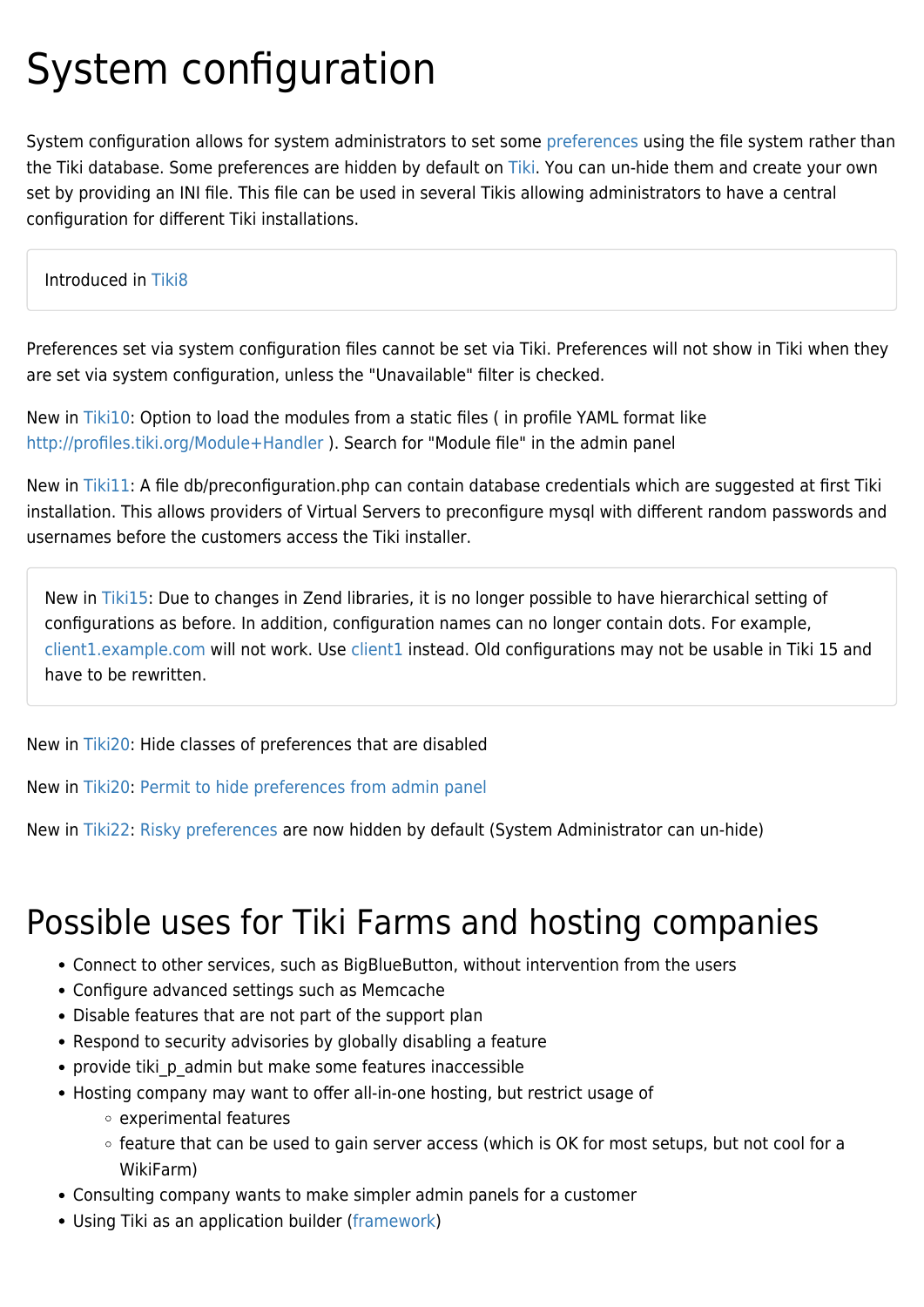## Activate the system configuration

The system configuration must be enabled from the db/local.php file. Installations created from Tiki8 and beyond contain samples in the file created by default.

```
Sample configuration in db/local.php to an absolute path
```

```
$system_configuration_file = '/etc/tiki.ini';
$system_configuration_identifier = 'client1';
```
**Another sample configuration in db/local.php, with a relative path**

```
$system_configuration_file = 'db/tiki.ini.php';
$system configuration identifier = 'client1';
```
If you do this example, make sure .htaccess is active so the tiki.ini.php can't be read or better yet, ensure it is called tiki.ini.php and refer to section Protecting the system configuration below.

```
Another sample configuration in db/local.php, with a relative path pointing outside the web accessible directory
$system configuration file = 'db/../../tiki.ini.php';
$system_configuration_identifier = 'client1';
```
If you do this example, put tiki.ini.php above the web directory. Ex.: if your db/local is here: /home/tiki/domains/dev.tiki.org/public\_html/db/local.php Your tiki.ini.php goes here: /home/tiki/domains/dev.tiki.org/tiki.ini.php

When enabled, Tiki will read additional directives from the configuration file based on the selected identifier. The identifier is arbitrary, but can be used either to specify the site or the plan. In the configuration file, multiple configurations can be defined and inheritance can be used. (see sample of .ini file below for better understanding)

# System configuration files contents

Configuration files are [INI files.](https://en.wikipedia.org/wiki/INI_file) The following example file defines the browser title to be "Test".

```
INI file example #1
preference.browsertitle = Test
```
Values can be quoted using double quotes. Quoted values can span several lines. Backslashes in values escape double quotes and backslashes.

**Sample INI file**

```
[global]
preference.feature wysiwyg = "n"
preference.feature sefurl = "y"
preference.helpurl = "http://support.example.com/"
```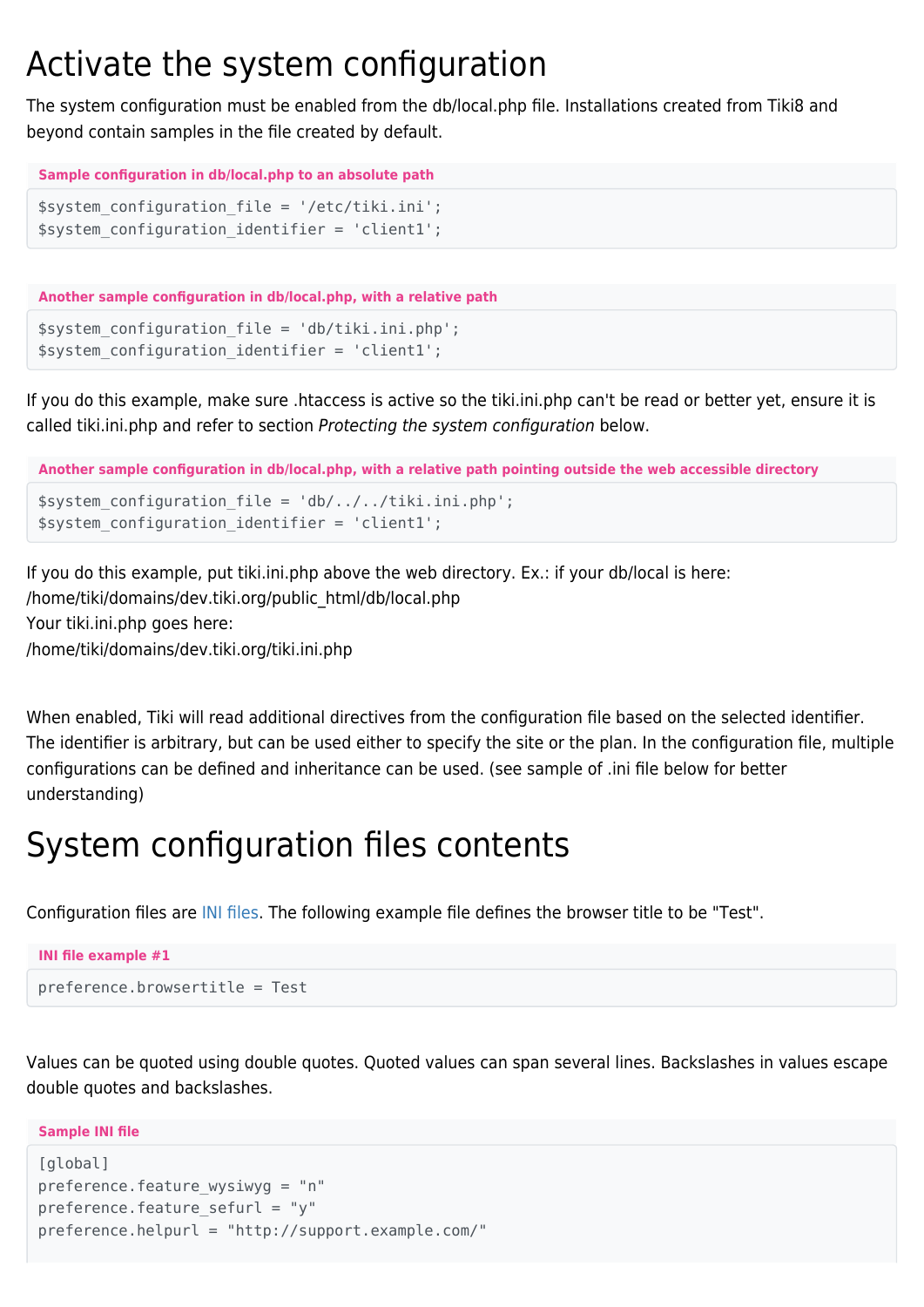```
; ... more settings ...
[basic : global]
; ... this hierarchical block no longer works from Tiki 15 onwards
preference.feature wiki = "y"
preference.feature forums = "n"
preference.feature trackers = "n"
; ... more settings ...
[pro : global]
; ... this hierarchical block no longer works from Tiki 15 onwards
preference.feature wiki = "y"
; BBB configured, but user can still toggle on/off
preference.bigbluebutton server location = "bbb.example.com"
preference.bigbluebutton_server_salt = "1234abcd1234abcd"
; ... more settings ...
[client1 : pro]
; ... this hierarchical block no longer works from Tiki 15 onwards, but [client1] will
preference.browsertitle = "Client #1 Intranet"
preference.sender_email = client1@example.com
```
In the example above, the following preferences would be set for using the identifier *client1*:

- feature wysiwyg  $= n$
- feature sefurl  $= y$
- $\bullet$  helpurl =<http://support.example.com/>
- feature wiki  $= y$
- bigbluebutton server location = bbb.example.com
- bigbluebutton server salt = 1234abcd1234abcd
- browsertitle = Client  $#1$  Intranet
- $\bullet$  sender email = [client1@example.com](mailto:client1@example.com)

Lines starting with semi-colons (";") are comments.

## Protecting the system configuration file(s)

Some times, the system configuration files need to reside in a folder that potentially can be accessible from the web. While not desired, it is critical to protect your configuration file(s) is the file(s) are stored in a location accessible from the web. Tiki assure protection and supports '.ini.php' files, that will work in the same way as the normal '.ini' files, but avoid the content to be downloaded from the internet, by using the right header in the '.ini.php' file.

Note that will work only if your files filename contain .ini (Eg. tiki.ini.php) else you will end with a White Screen of Death if you add the code below.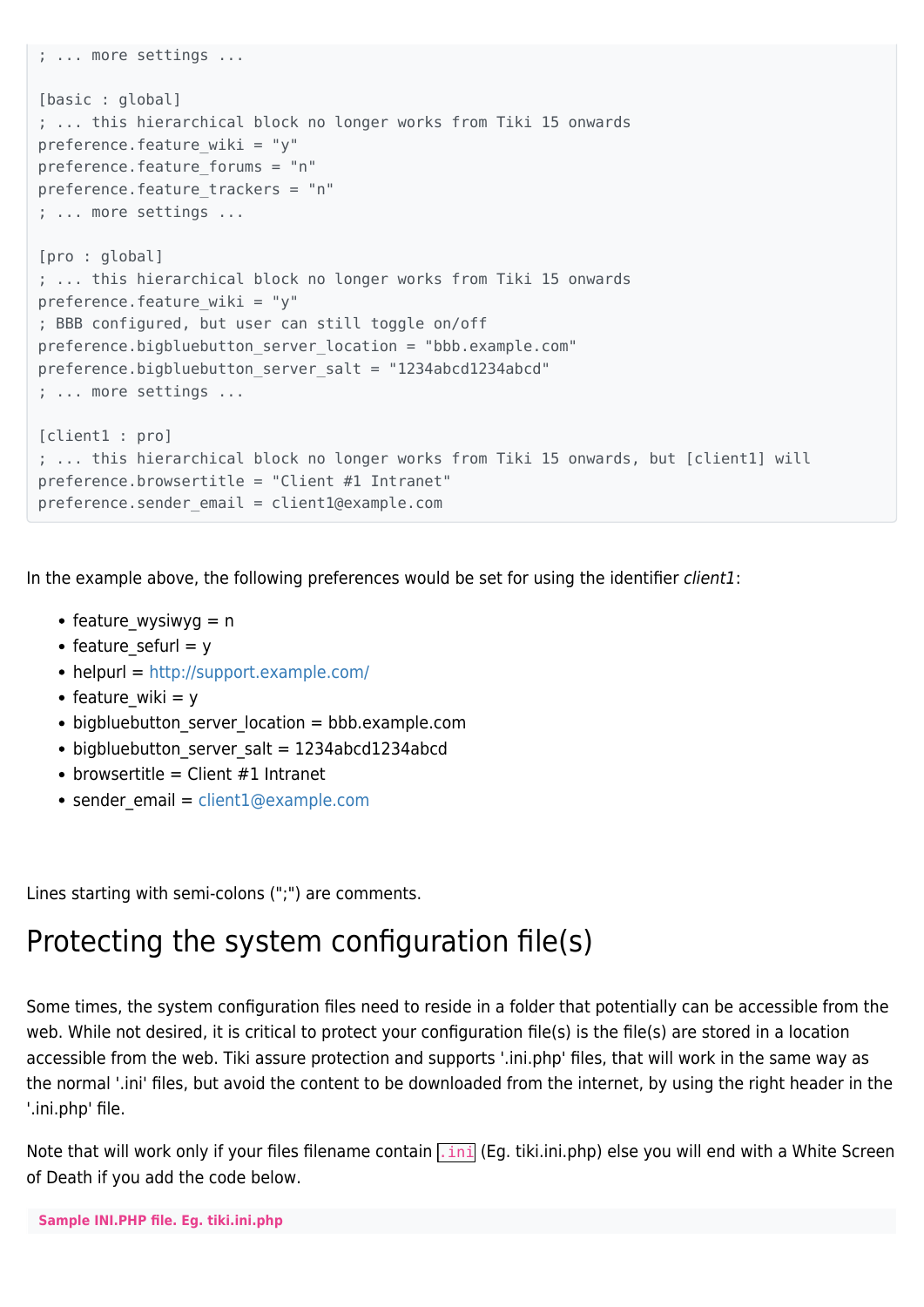```
<?php
// This script may only be included - so it is better to die if called directly.
// Keep this block to avoid the content to be read from the internet.
if (strpos($ SERVER['SCRIPT_NAME'], basename(__FILE__)) !== false) {
        header('location: index.php');
        exit;
}
?[global]
preference.feature wysiwyg = "n"
preference.feature sefurl = "v"
preference.helpurl = "http://support.example.com/"
; ... more settings ...
```
## Disable classes of preferences

Preferences can be disabled by setting a value to each of them individually. However, this process may be long and will require maintenance with the evolutions of Tiki.

Tiki allows to set multiple rule priorities, each verification priority can allow or deny a preference. Rules can be specified at various levels, just like the preference overrides above.

```
Various rules
[global]
rules.0 = deny experimental new[pro : global]
; ... this hierarchical block no longer works from Tiki 15 onwards
rules.5 =allow new
rules.10 = allow feature wysiwyg
```
In the previous example, sites using the pro identifier would be allowed to use new features and wysiwyg (which is tagged as experimental), including new experimental features, but still be denied old experimental features. Higher priorities are evaluated first and the lookup stops once there is a match.

A draconian provider could use something like this:

```
Draconian provider configuration
[global]
rules.0 = deny allrules.1 =allow basic
```
The preferences need to be tagged in the definitions using the 'tags' key containing an array. Unless specified otherwise, all preferences are considered 'advanced'.

### Hide classes of preferences that are disabled

If additionally you want to hide from the admin interface preferences that you disabled, you can use the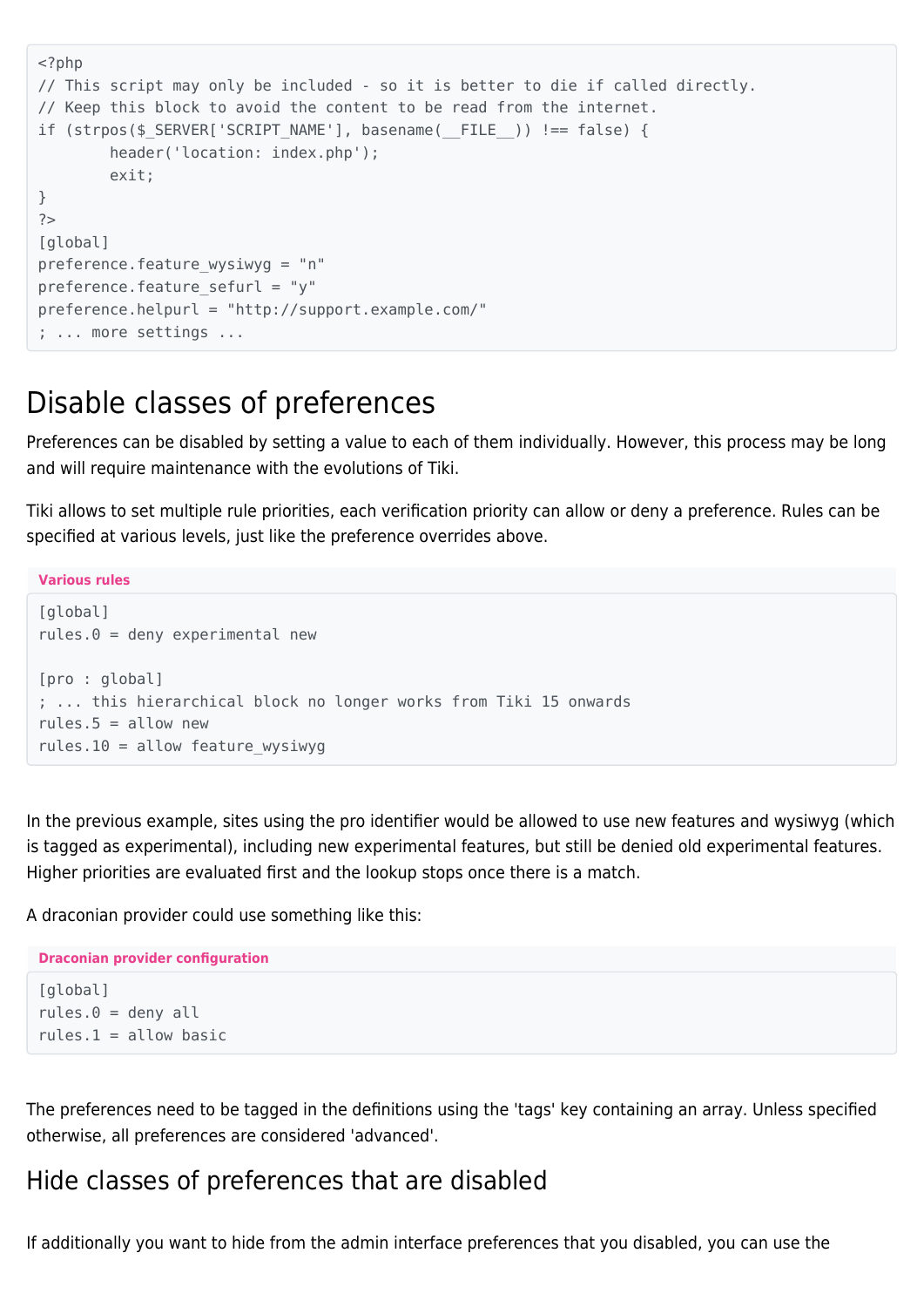keyword 'hide' instead of 'deny' this act as if it was the normal 'deny' but additionally will avoid displaying the value in the admin interface.

**Hide preferences rules**

```
[global]
rules.0 = hide experimental new
```
## Array syntax

Instead of…

```
preference.flaggedrev_approval_categories = "40;41;97;231"
```
...the syntax to define preference.flaggedrev approval categories as an array of 4 elements would be...

| How to set an array                                   |
|-------------------------------------------------------|
| preference.flaggedrev approval categories. $0 = 40$ " |
| preference.flaggedrev approval categories.1 = $"41"$  |
| preference.flaggedrev_approval_categories.2 = "97"    |
| preference.flaggedrev approval categories.3 = "231"   |

…or…

| How to set an array                                    |
|--------------------------------------------------------|
| preference.flaggedrev approval categories $[] = "40"$  |
| preference.flaggedrev approval categories $[] = "41"$  |
| preference.flaggedrev approval categories $[] = "97"$  |
| preference.flaggedrev approval categories $[] = "231"$ |

# Preconfiguration file

When providing on-demand Virtual Machines with Tiki pre-loaded, hosting companies can provide mysql with a database and connection credentials which are different for each customer.

When accessing stage **Set the Database Connection** of the installer, these values will be prefilled for the customer. This is more efficient than providing them by mail or other means.

These information can obviously not be contained in db/local.php since local.php does not yet exist.

All there is to do is uncomment the appropriate lines in file db/preconfiguration.php and fill the appropriate values:

**db/preconfiguration.php**

```
<?php
// This is Tiki's preconfiguration file.
// This holds values which can provide preconfiguration values in the installer, when
```